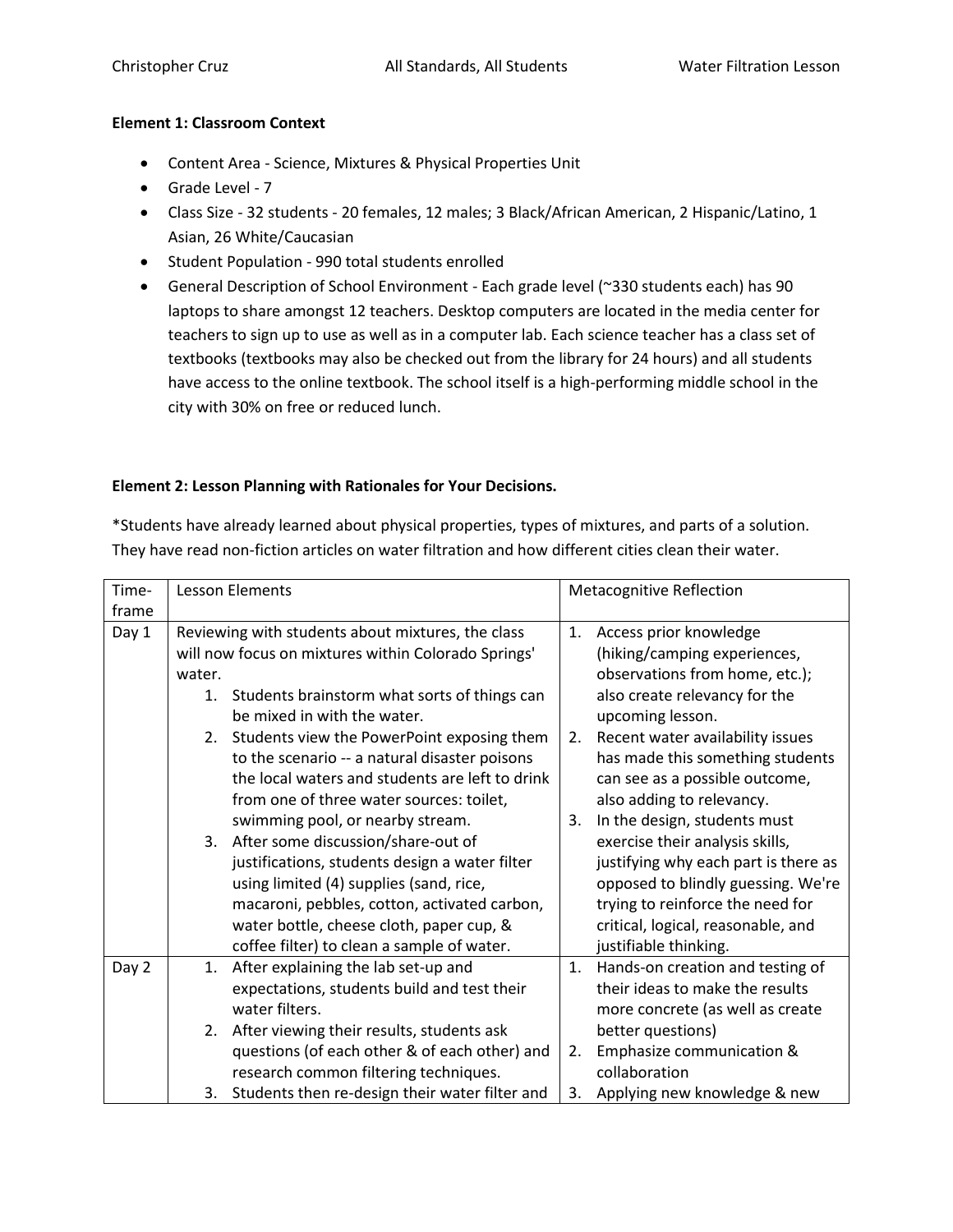|       | offer justifications for their new filter        | thinking                              |
|-------|--------------------------------------------------|---------------------------------------|
| Day 3 | Students create an advertisement (with           | 1. This gives students an opportunity |
|       | justifications) for their water filter, offering | to use academic language and          |
|       | "customers" reasons why their water filter       | synthesize it into common             |
|       | works and explaining how it removes              | language.                             |
|       | particulates from the water sample.              |                                       |

## **Element 3: Description of Lesson Implementation**

(Day 1 - bring your parents to school day) Students engaged in a brief discussion about things that may be found in water other than water and watched a PowerPoint about what would happen if an earthquake contaminated the water supply. There was a short discussion about what water source (pool, toilet, or stream) would be preferred and why - parents also participated in this discussion. Students were assigned to groups of 4. After seeing the options of items, groups drew and described the water filter they would create to purify the water from their water source (pages 26-27 in their notebooks).



(Day 2) The lab set-up was explained by the teacher - bags of materials were set up in the lab area along with samples of water that required filtering (vinegar, salt, food coloring, & sand were added to the water samples). Lab safety rules were reviewed and groups began building their water filter. As they built their filters, the teacher walked from group to group asking for an explanation of their filter why they designed it the way they did, what they expect to happen, and after the testing, why did the results come out the way they did?

After the clean-up, students discussed their results and then began to redesign their water filter based on their results.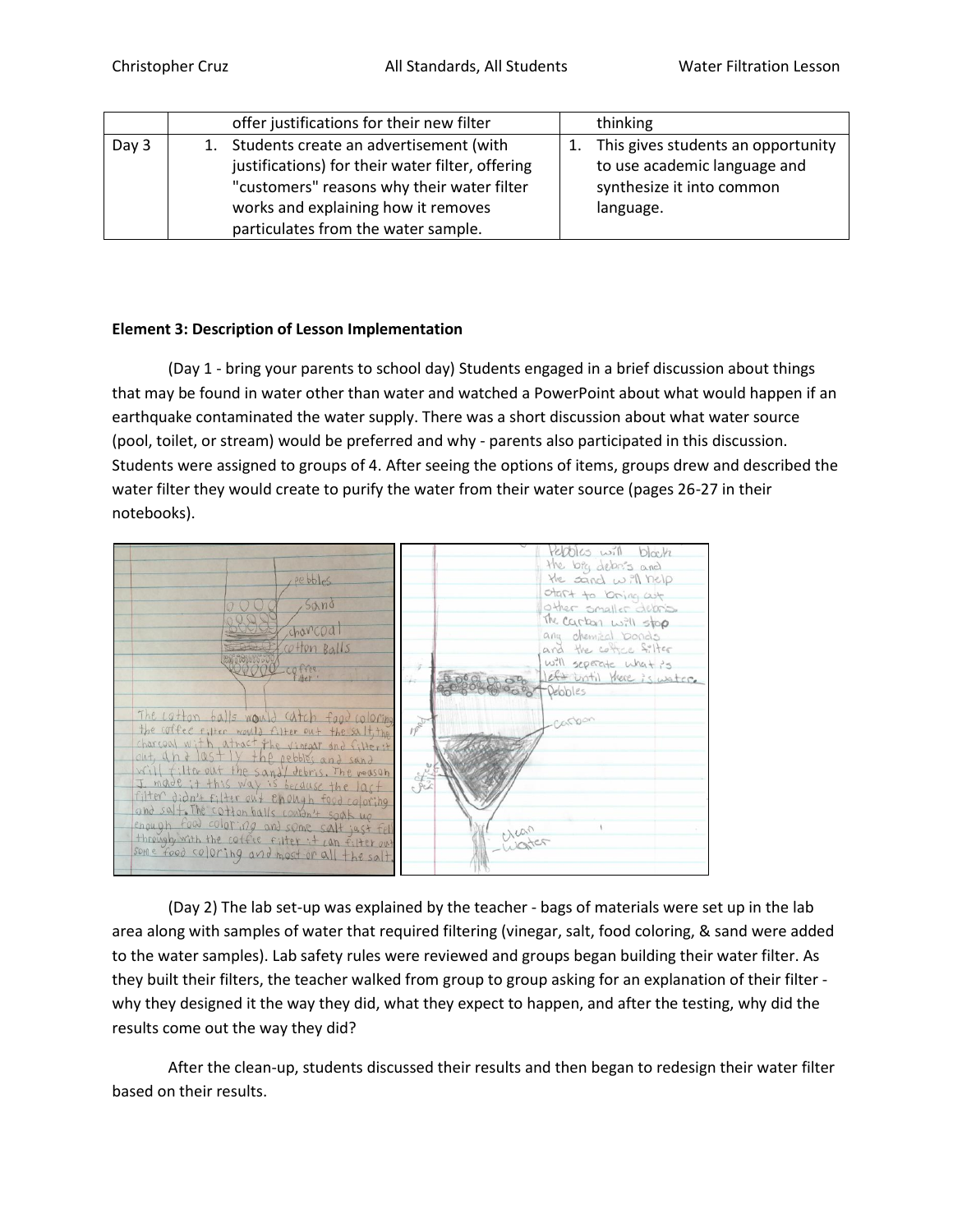(Day 3) In their small groups, students created posters of their water filters and wrote/presented an advertisement about why their water filter works and how it works. Students were assessed on the justifications of their redesign.

## **Element 4: Reflection**

### *Teacher Reflection*

For the most part, things worked well, albeit with definite room for improvement. The most effective moments were when students were allowed to verbally process their understanding both with each other and with me. I found that the groups that I asked fewer probing questions tended to have weaker justifications/reasoning than the ones who had to explain their ideas aloud more. This would align with the strategy of giving students more processing time. Given our curriculum map and general timing of the week, the whole lesson felt rushed and frantic at times (to me). I would have preferred to have allowed some of our discussions and research moments (some students used their phones during the plan and redesign parts) to be extended.

Likewise, there were some budgetary concerns about the materials, specifically the cost of supplying the activated carbon. Several students complained about just redesigning another water filter and not rebuilding it. I would agree with their complaints. They really needed to concretely test their understanding of separating mixtures and water purification techniques to provide better reasoning later on.

# *Student Reflections Excerpts (13 student samples)*

- *"I really enjoyed the water filtration assignment and I thought that it was very interesting. I learned about Colorado water quality and how you can clean water. I thought that learning about water was important. I don't think anything should be improved."*
- *"My opinion on the water filtration unit is that it was fun and something I, myself, would want to do again. I learned that making a water filter is harder than I thought. I think learning about water was important because it's one of those things you don't think about until its gone or undrinkable. One thing I think could have improved the unit would be like [the teacher] explaining how each of the materials for the filter would work and clean the water."*
- *"My opinion on what I learned in the water filtration unit is that activated carbon separates the chemicals from a solution."*
- *"I learned about our water and how our city deals with water. I did find learning about water important because I now know how much work it takes to make clean water which made me appreciate it more. I think it was fun. I just wish I knew about pH."*
- *"I found learning about water was really important because it made me think how to conserve water. We could have finished or made improvements to our water filters."*
- *"I enjoyed the discussions, but in the future, it might be interesting to debate the science topic. I learned a lot about our local utilities and water. Learning about water is important since there is*